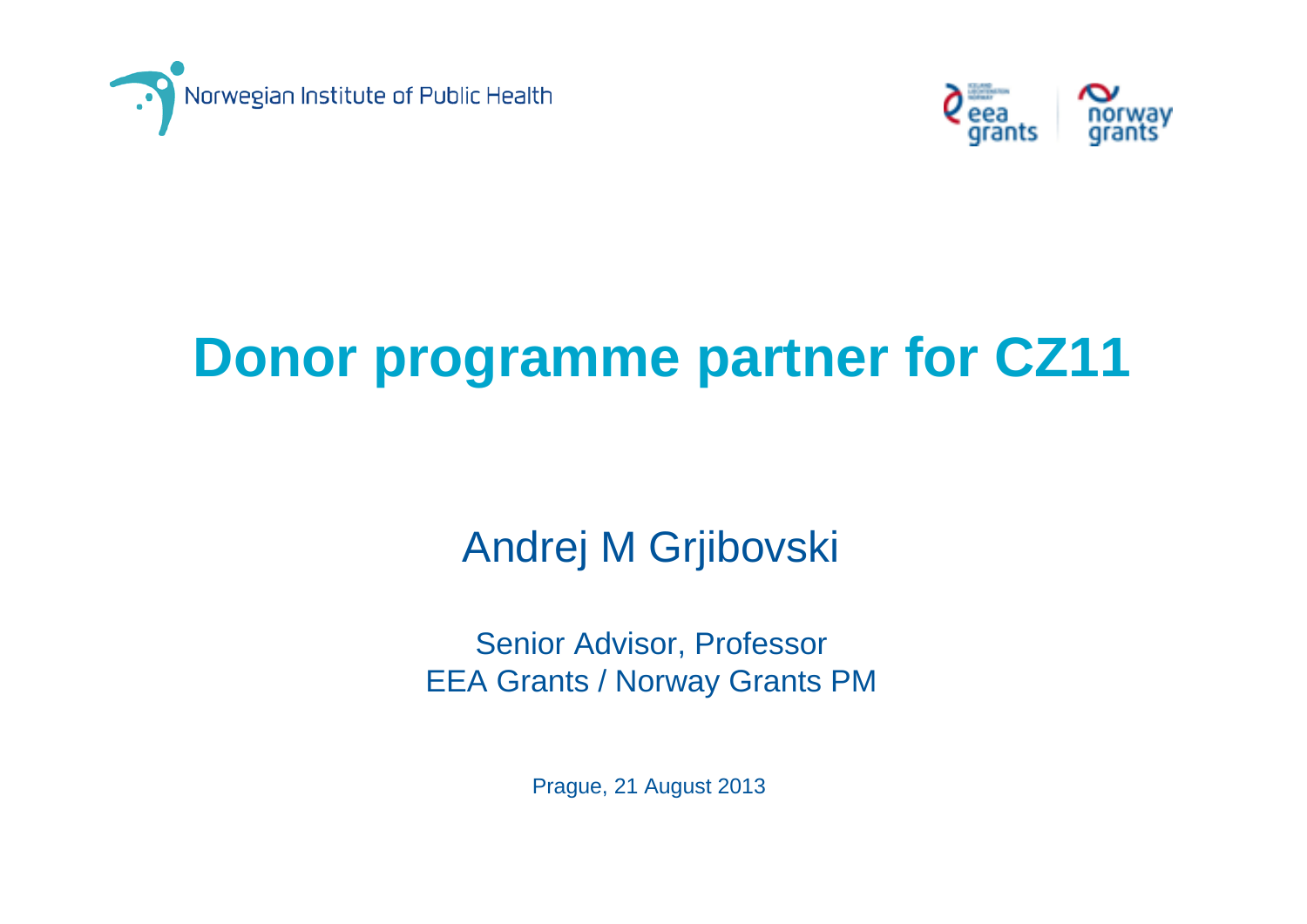



# NIPH is a Donor Programme Partner for the Public Health Initiatives program in

- Czech Republic
- Estonia
- Hungary
- Portugal
- Slovenia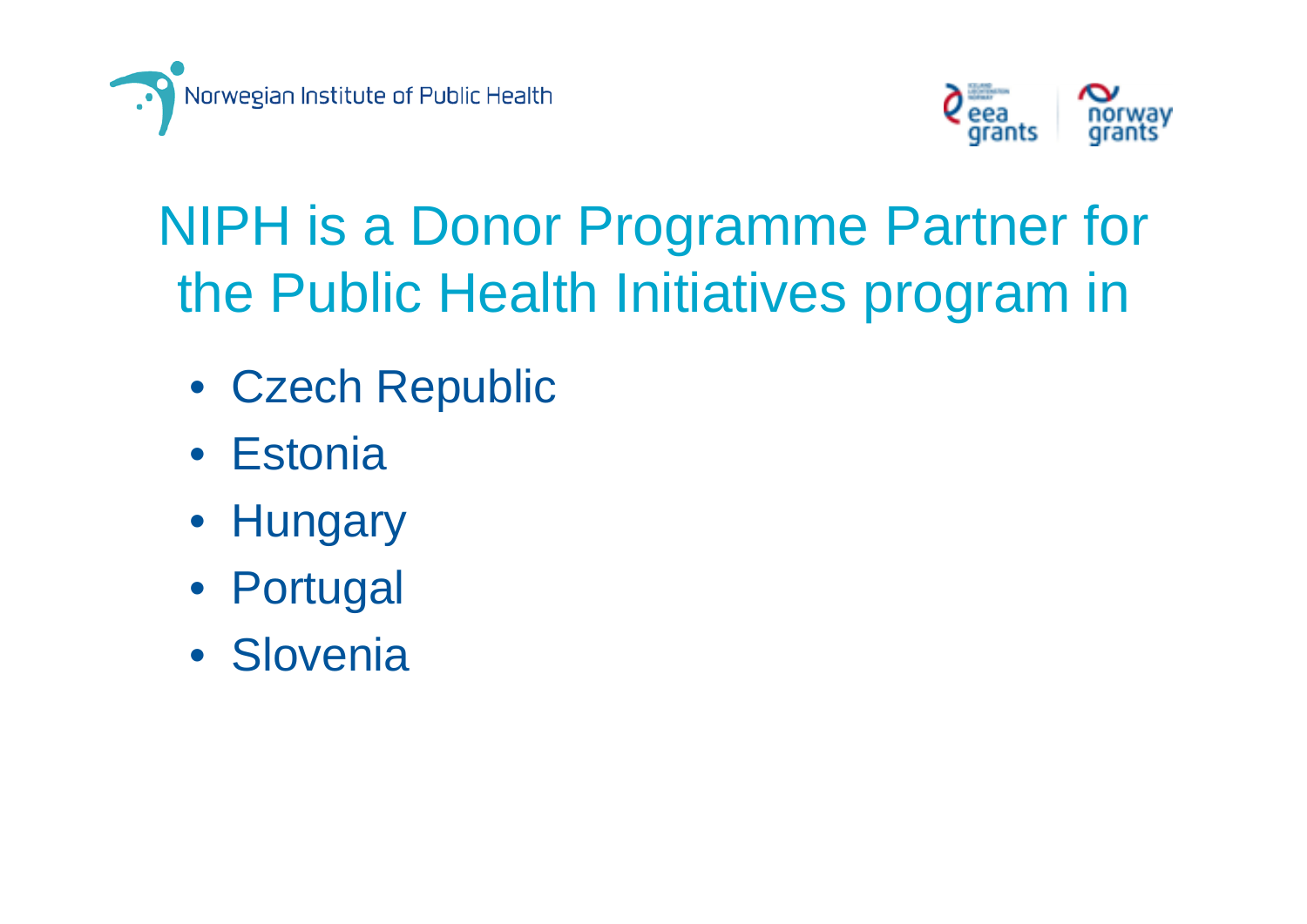



### Public Health Initiatives program

- Main aims of the program:
	- Better health of the population
	- Reduced health inequalities
	- Improved bilateral relations between the Czech Republic and Norway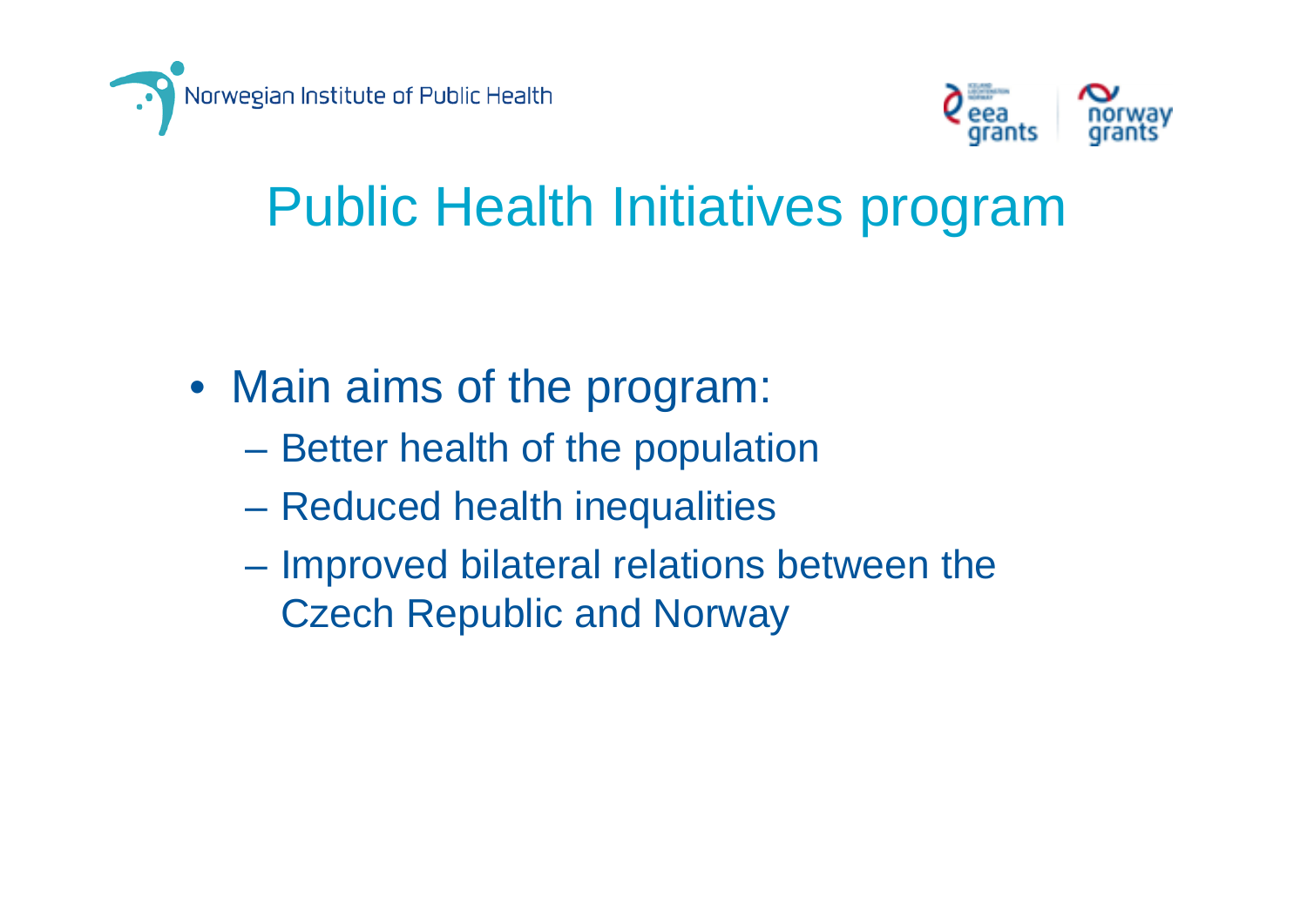



#### Main roles as a DPP

- Phase I (preparation phase, before the MoU has entered into force)
	- Advise the donors on feasibility and evt. donor partnership programmes in specific beneficiary states
	- Assess potential programme partners
	- Clarify to what extent the institution might add value to the proposed focus of the programme areas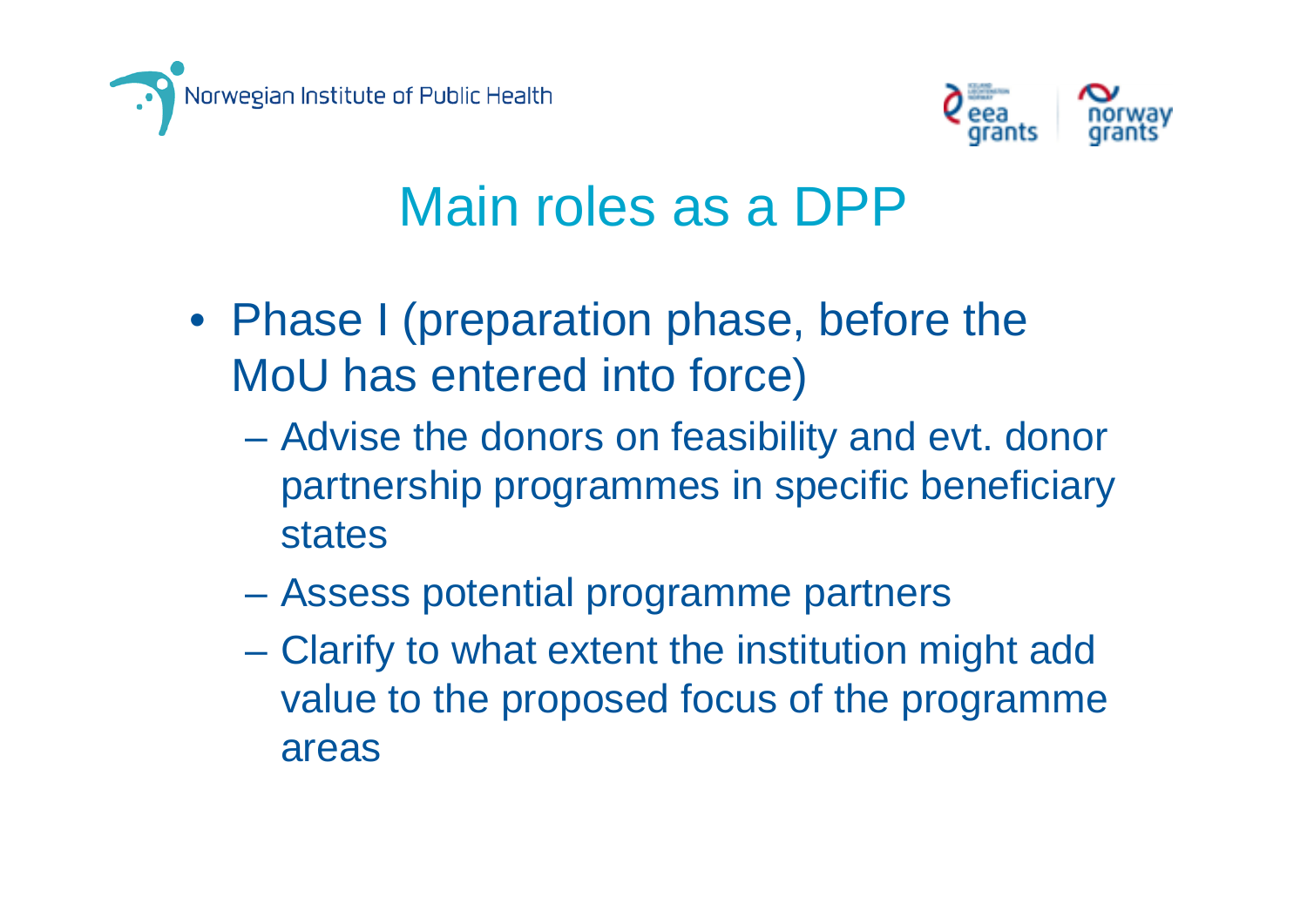



#### Main roles as a DPP

- Phase II (Programme development stage, between confirmation of the institution as a DPP, but before the programme has been approved by the donors)
	- Advise the Programme Operator on the development of the Programme Proposal
	- Advise on identifying the modalities for the programme cooperation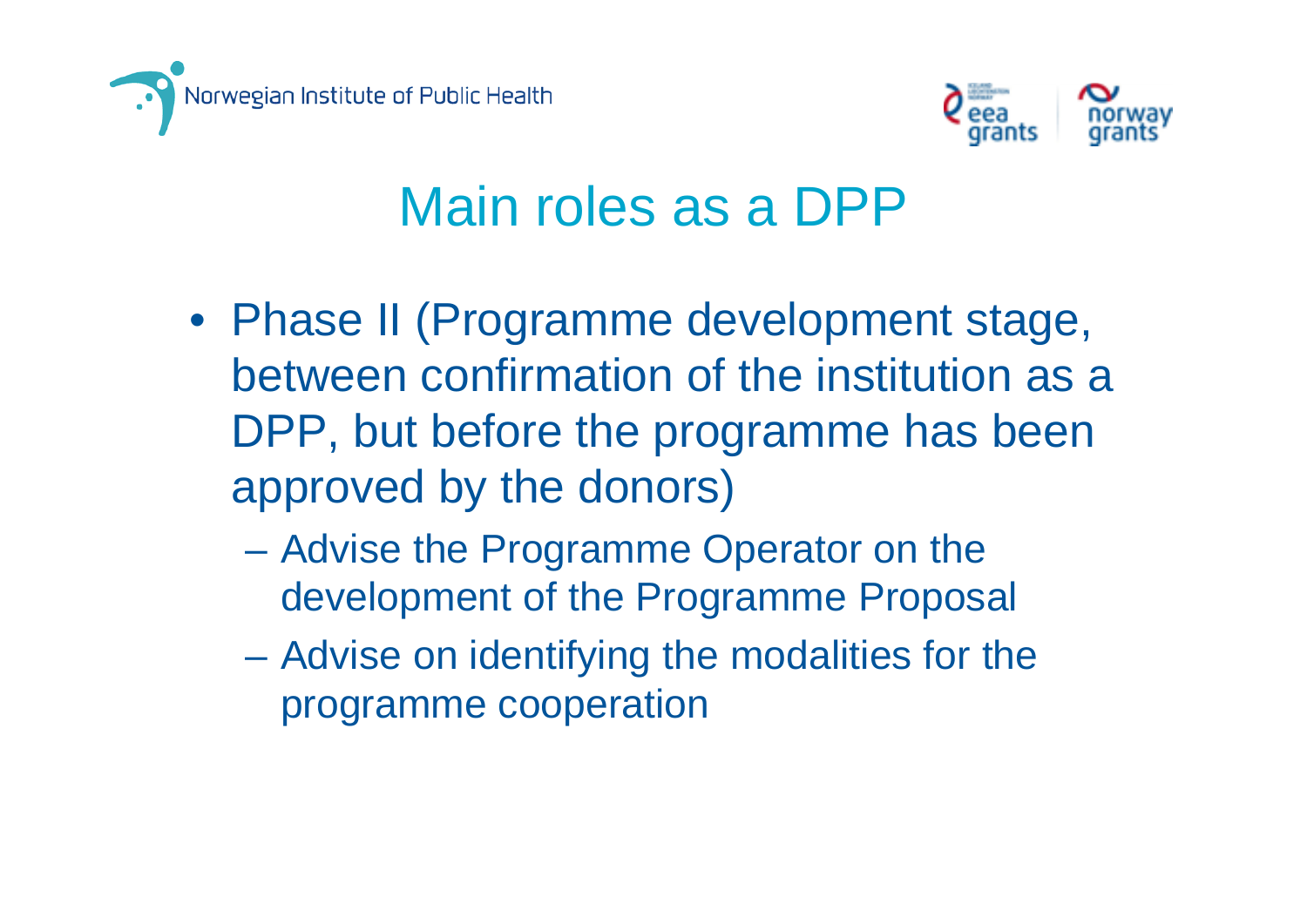



#### Main roles as a DPP

- Phase III (Programme implementation phase after the programme has been approved by the donors)
	- Implement the agreed cooperation set forth in the approved programme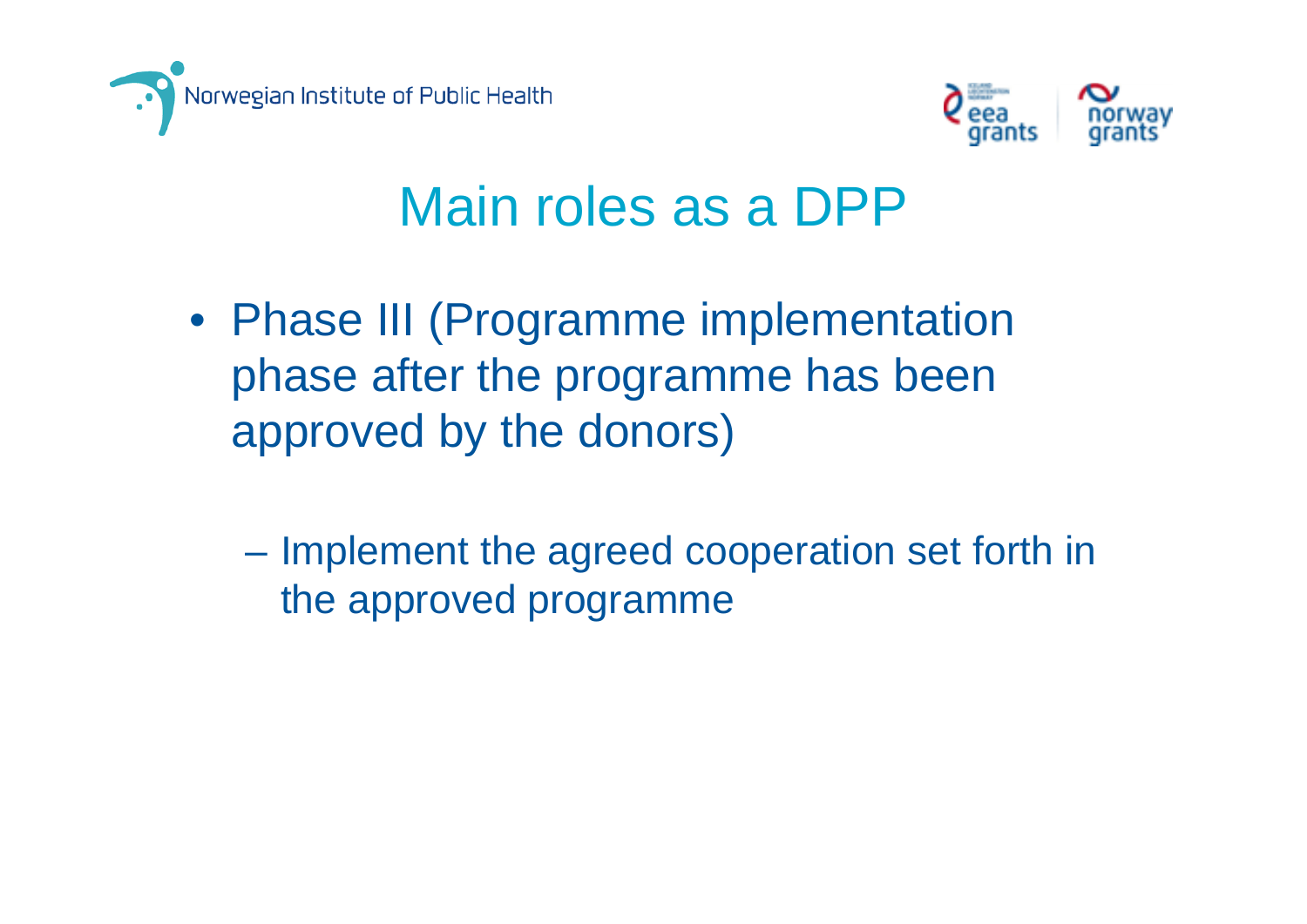



# The purpose of the partnership at the programme level is to facilitate:

- Networking
- Professional exchange
- Sharing and transfer of knowledge and experience
- Sharing of good practices

between public entities in the Donor and

Beneficiary States

It is expected that BOTH SIDES get new insight and experience through cooperation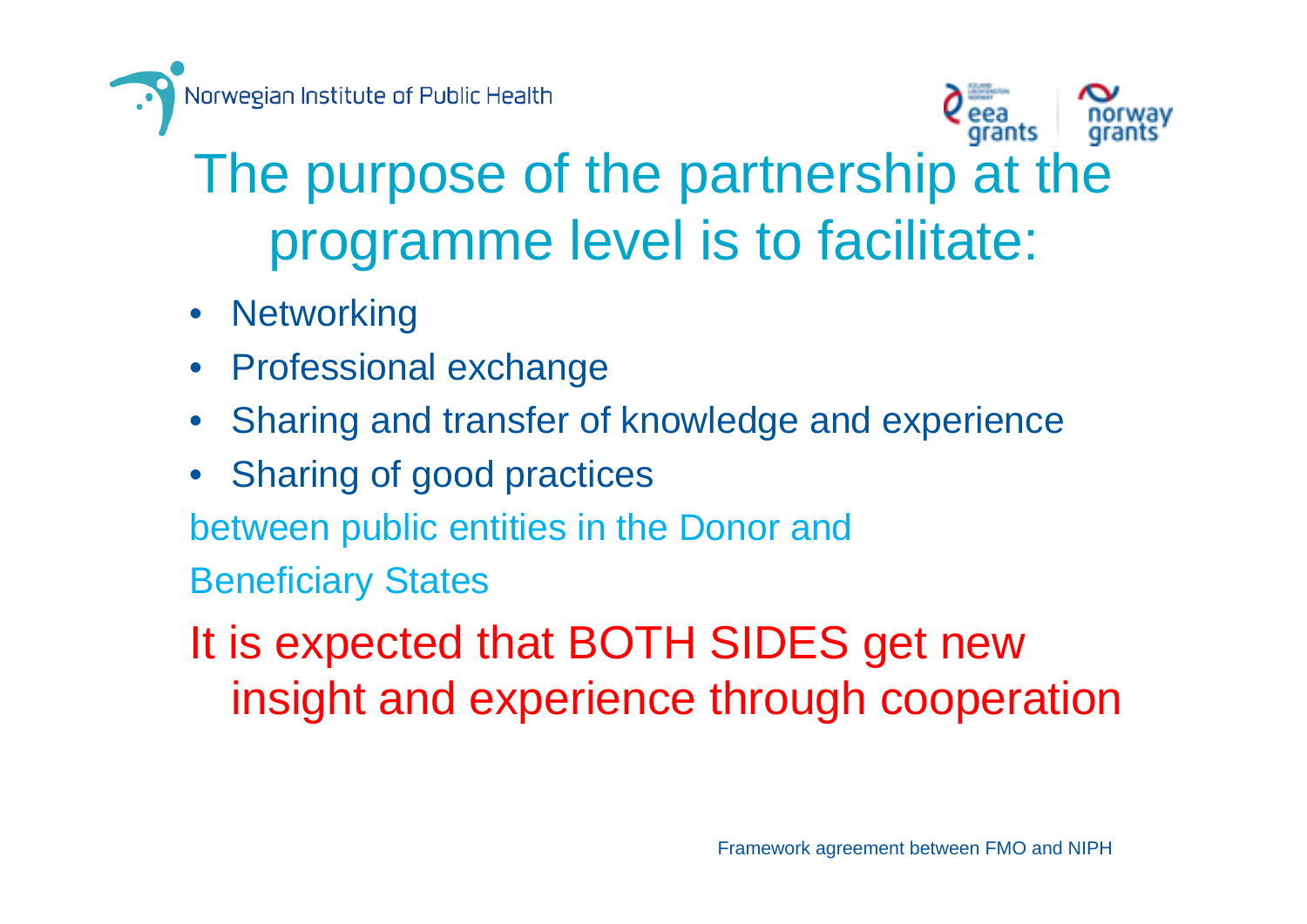



- Advising the PO on
	- Problem definition
	- Expected outcomes and target groups
	- Indicators and baselines
	- Possibility for pre-defined projects
	- Procedures for open calls
	- Selection criteria
	- Budget, risk management and comminucation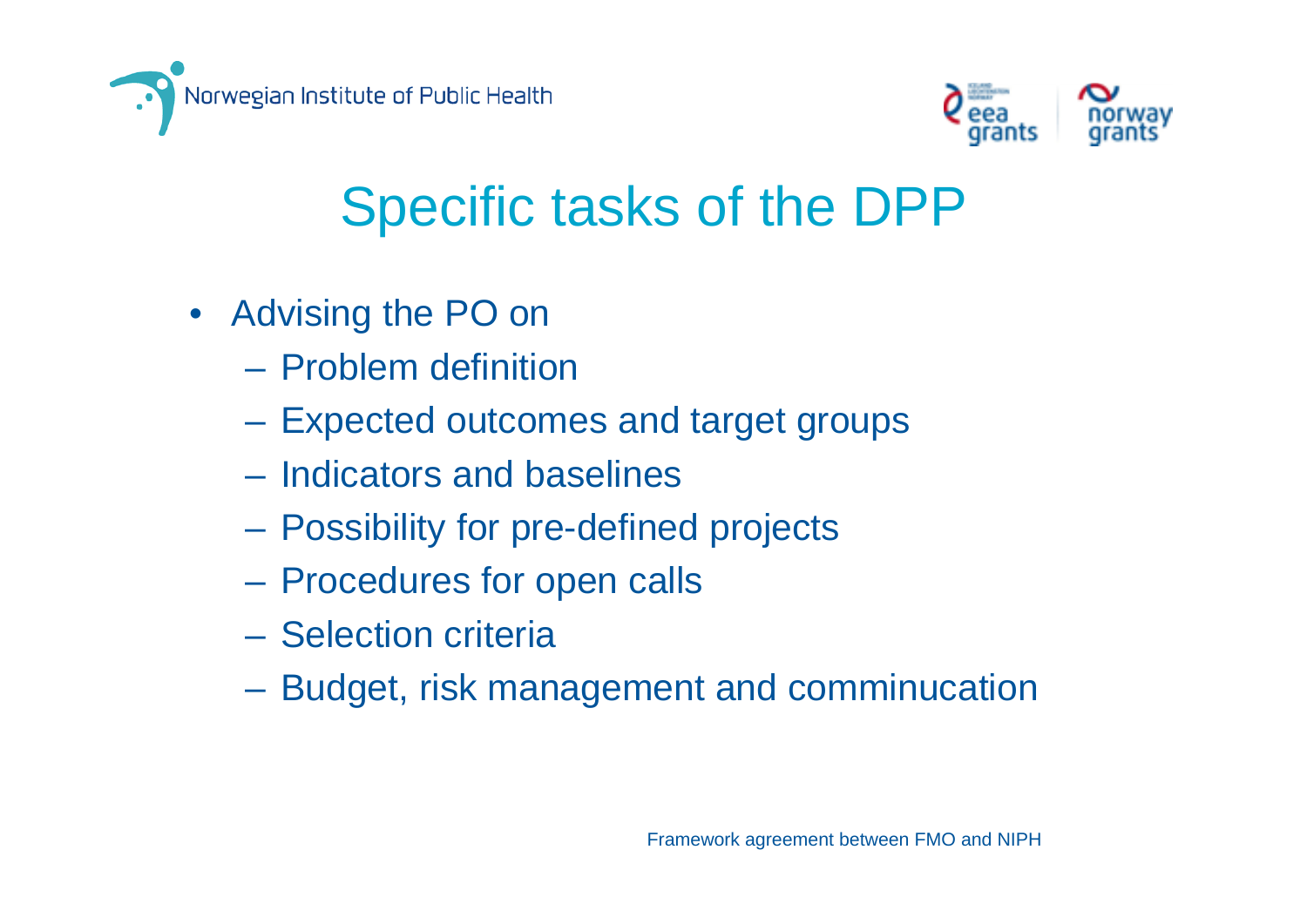



- Advising on possible pre-defined projects to be included in the programme proposal
- Facilitate networking between the PO and potential project project partners in Norway
- Advisig on possible activities within the programme to strengthen bilateral relations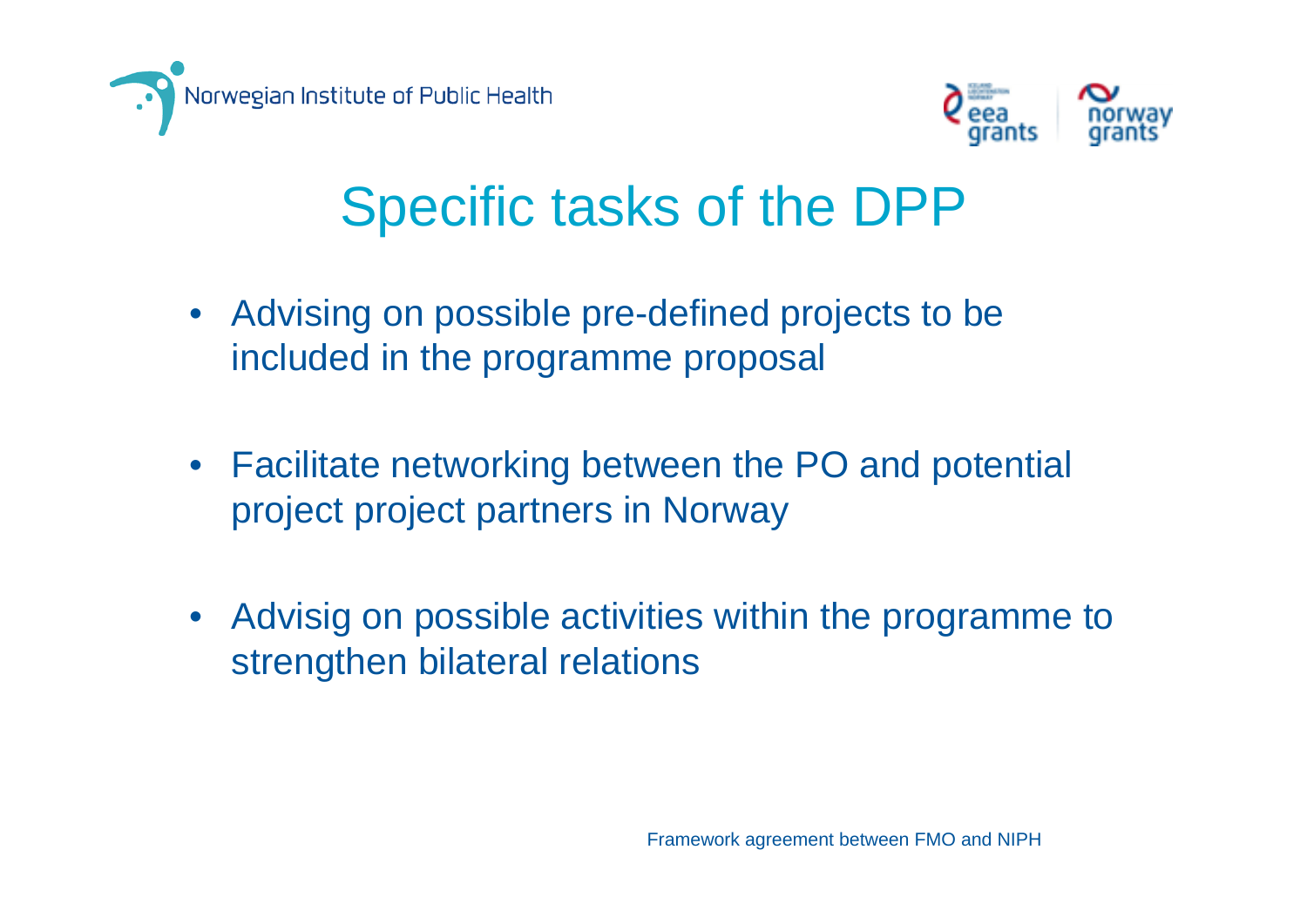



- Participation in the Cooperation Committee
	- Advising on selection criteria
	- Advising on possible project partners in Norway
	- Reviewing progress made towards achieving the outcomes and objectives
	- Examining the results of the implementation of the programme
	- $\mathcal{L}_{\mathcal{A}}$ Reviewing the annual programme reports
	- Advising the PO on any revision of the programme's expected outcomes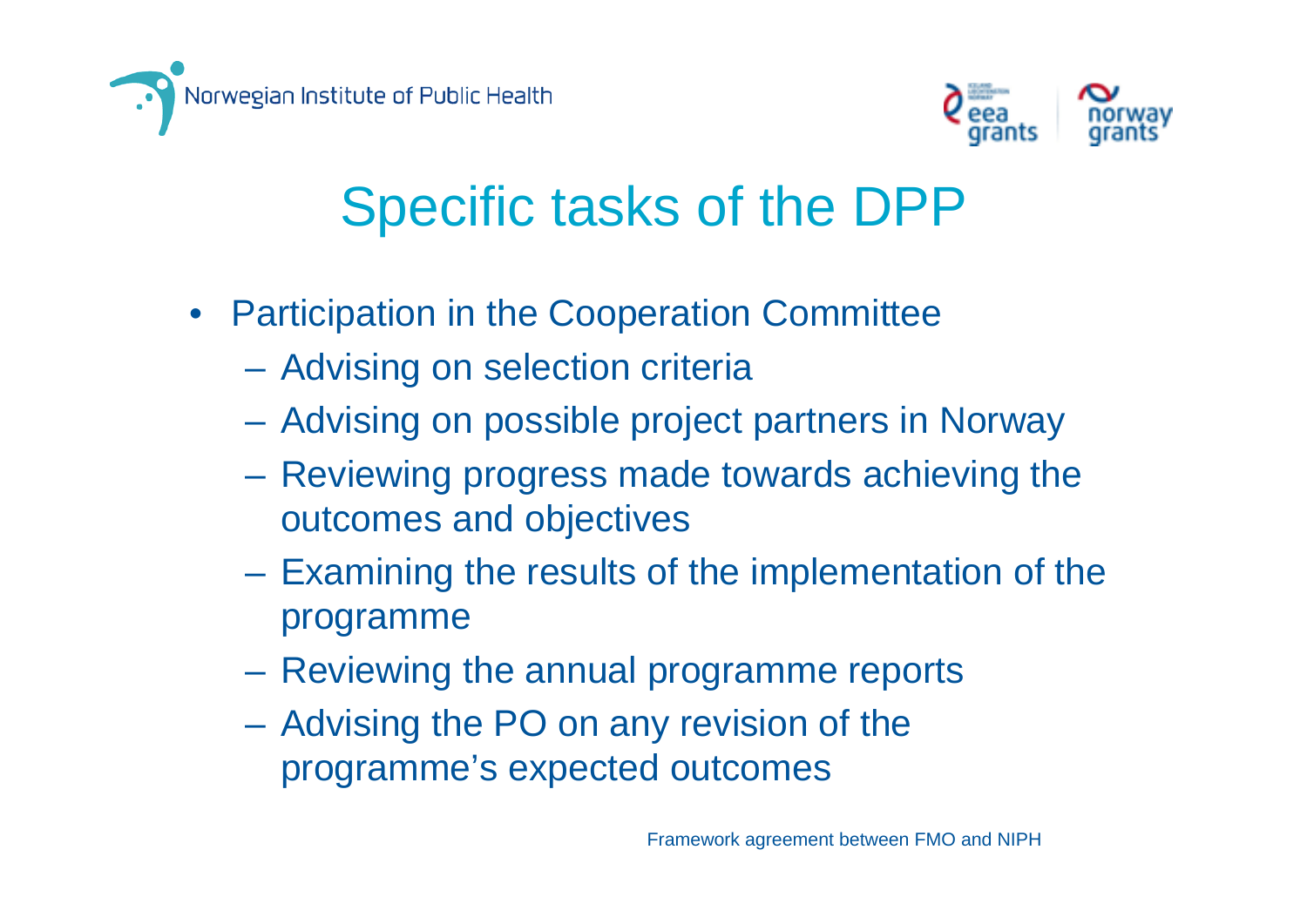



- Contributing to exchange of esperience and capacity building
- Facilitating study tours to Norway, technical seminars etc included in the programme
- Participating in the follow up of the communication plan of the programme
- Participating in the meetings of the selection committee in either adisory capasity or as a full member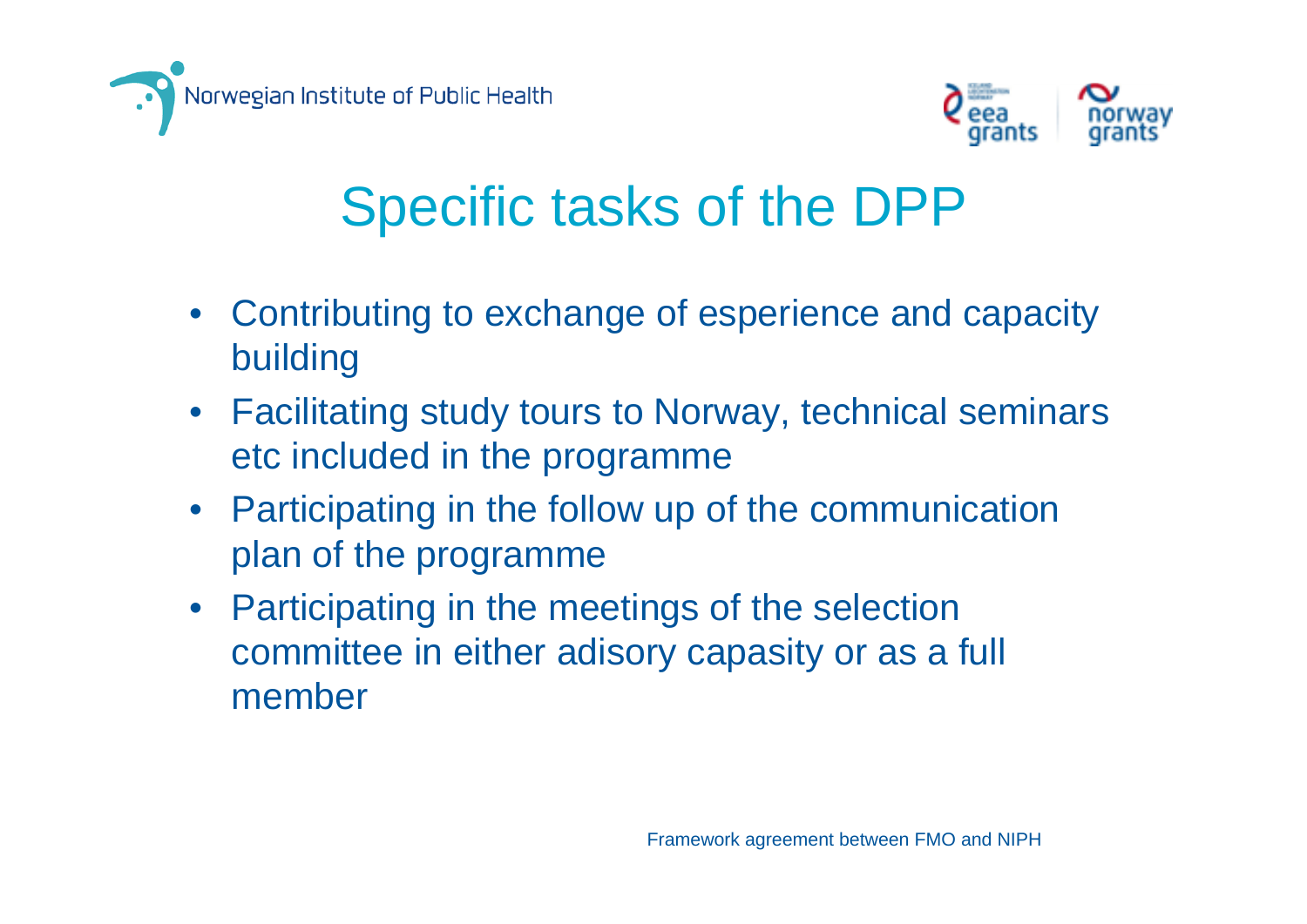



#### Concluding remarks

- NIPH is happy to be your DPP for the Public Health Initiatives program
- We have enjoyed cooperation with the Czech Republic at the phase of preparation of the program proposal. It was an important learning process for us.
- We are looking forward to continue working with you to reach the aims of the program and further improve relations between the Czech Republic and Norway